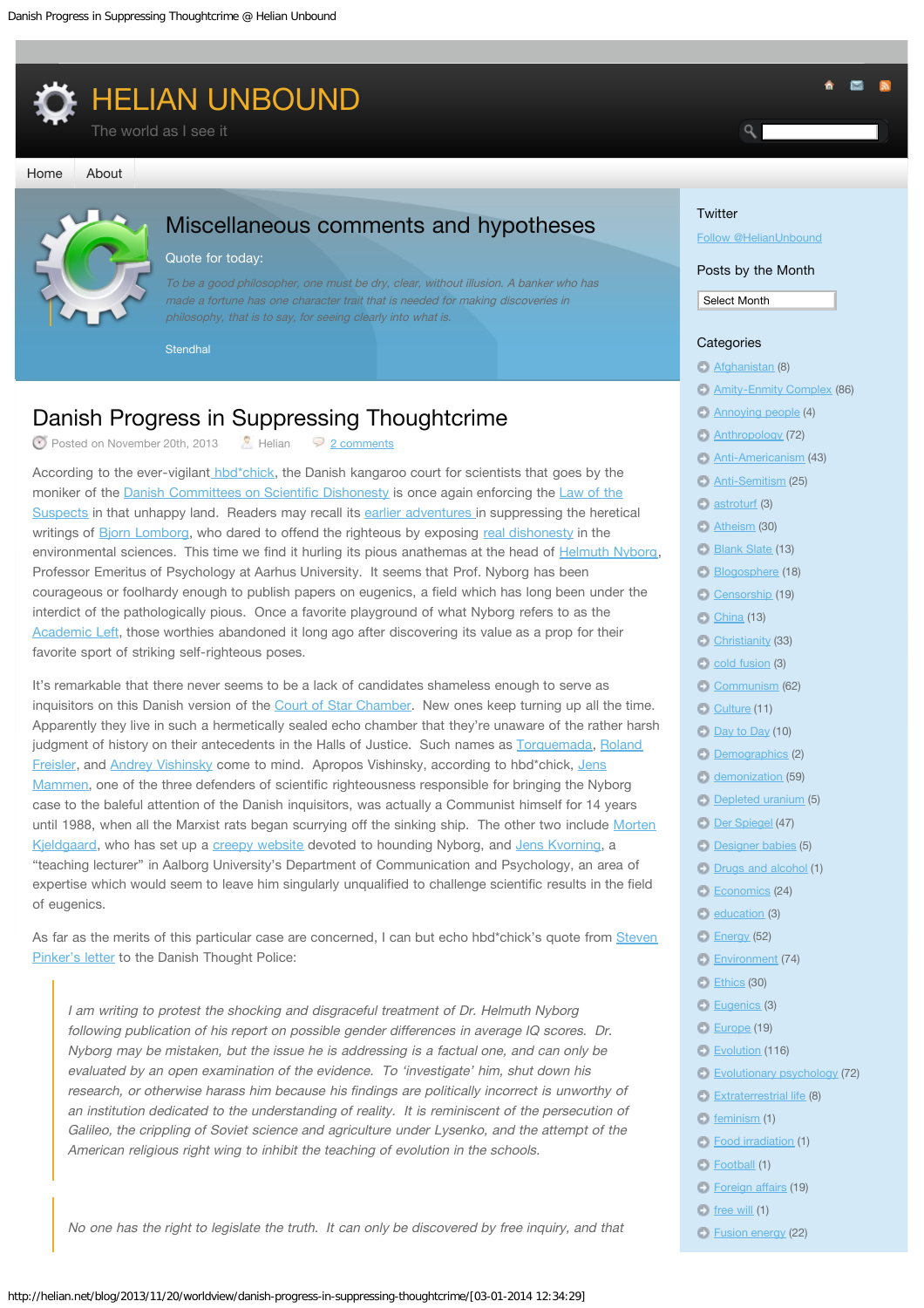includes investigations that may make people uncomfortable. This is the foundation of liberal society, and it is threatened by attempts to interfere with Dr. Nyborg and his research. If he is incorrect, that will be established by a community of scholars who examine his evidence and arguments and criticize them in open forums of debate, not by the exercise of force to prevent him from pursuing his research. These are the tactics of a police state, and bring shame on any institution that uses them.

I don't always agree with Pinker, but you have to hand it to the man. At least he has the right enemies. As for eugenics, the name may have fallen into disfavor, but the science has always carried on under different names. The main difference between Nyborg and the other practitioners is that he is courageous enough to call his specialty by its proper name. The main premise of the field is that there are significant genetic differences among both individual humans and human groups that influence the level of mental and physical performance that individuals can achieve in like circumstances. That premise would seem to be true, as demonstrated by the fact that evolution happened. The alternative view favored by the Danish inquisitors of the world, that no such human biodiversity exists, requires that all human groups, no matter how great the spatial separation, arrived at precisely equal capabilities, particularly as concerns intelligence, around 50,000 years ago, at which point our evolution came to a screeching halt, with the possible exception of certain traits such as lactose tolerance, that have been scrutinized by the Thought Police and found to be innocent of conflicts with the approved dogmas of political correctness. All this seems rather implausible, unless it is recalled that here we are speaking more of the narrative of a secular religion than anything recognizable as "science."

Be that as it may, I must add that I am in sympathy with those who would prefer that modern states refrain from further attempts to use the science to "improve" their inmates. Such attempts in the past have been less that successful at enhancing "human flourishing." As for individuals, we have been practicing eugenics, along with the birds, the bees, and the rest of the mammals, through our choice of mates since time immemorial. If we learn new truths and acquire new technologies that enable individuals to make similar choices in the future with more predictable results, so much the better for us. It's only to be expected that the Danish inquisitors among us will always seek to deprive us of the right to make such choices. However, I doubt that they'll ever be able to control "science" in every country as effectively as they do in Denmark. Just as they always have in the past, people will vote with their feet.

# е

**[Blank Slate](http://helian.net/blog/category/blank-slate/), [Censorship](http://helian.net/blog/category/censorship/), [Eugenics,](http://helian.net/blog/category/eugenics/) [Evolution,](http://helian.net/blog/category/evolution/) [Human Biodiversity](http://helian.net/blog/category/human-biodiversity/), [human evolution](http://helian.net/blog/category/human-evolution/), [World View](http://helian.net/blog/category/worldview/) [Eugenics,](http://helian.net/blog/tag/eugenics/) [human biodiversity](http://helian.net/blog/tag/human-biodiversity-2/), [thought police](http://helian.net/blog/tag/thought-police/)** 

## 2 Trackbacks / Pingbacks

<span id="page-1-0"></span>

**[Anonymous](http://www.stormfront.org/forum/t1005316-2/#post11693832)** [November 20th, 2013 at 22:15](#page-1-0)

[...] Progress in Suppressing Thoughtcrime From Helian Unbound, Danish Progress in Suppressing Thoughtcrime: […]

<span id="page-1-1"></span>

 $linkfest - 11/28/13$  | hbd\* chick [November 28th, 2013 at 13:52](#page-1-1)

[...] the scientific literature – from peter frost, see also Danish Progress in Suppressing Thoughtcrime from […]

### Leave a reply

Mail (will not be published) (required)

- [Genetic engineering](http://helian.net/blog/category/genetic-engineering/) (8)
- [Genetics](http://helian.net/blog/category/genetics/) (1)
- **genocide** (5)
- [Germany](http://helian.net/blog/category/germany/) (59)
- [Global Warming](http://helian.net/blog/category/global-warming/) (50)
- [Good and Evil](http://helian.net/blog/category/good-and-evil/) (134)
- [Government](http://helian.net/blog/category/government/) (17)
- [Group Selection](http://helian.net/blog/category/group-selection/) (20)
- [Gun control](http://helian.net/blog/category/gun-control/) (2)
- **[health care](http://helian.net/blog/category/health-care/) (8)**
- [Higgs boson](http://helian.net/blog/category/higgs-boson/) (1)
- [Hiroshima](http://helian.net/blog/category/hiroshima/) (3)
- **[History](http://helian.net/blog/category/history/) (77)**
- **[Homeland Security](http://helian.net/blog/category/homeland-security/) (2)**
- **[Huckleberries](http://helian.net/blog/category/huckleberries/) (1)**
- **[Human Biodiversity](http://helian.net/blog/category/human-biodiversity/) (3)**
- **[human evolution](http://helian.net/blog/category/human-evolution/) (10)**
- **[Human nature](http://helian.net/blog/category/human-nature/) (206)**
- **[Human rights](http://helian.net/blog/category/human-rights/) (21)**
- [Ideology](http://helian.net/blog/category/ideology/) (62)
- $\blacksquare$  [illegal immigration](http://helian.net/blog/category/illegal-immigration/) (1)
- $\Box$  [Immortality](http://helian.net/blog/category/immortality/) (1)
- [Industry](http://helian.net/blog/category/industry/) (3)
- [Inertial confinement fusion](http://helian.net/blog/category/inertial-confinement-fusion/) (18)
- **[Ingroups and Outgroups](http://helian.net/blog/category/ingroups-and-outgroups/) (10)**
- [Intelligence](http://helian.net/blog/category/intelligence/) (1)
- [Intelligence Agencies](http://helian.net/blog/category/intelligence-agencies/) (2)
- [Internet regulation](http://helian.net/blog/category/internet-regulation/) (1)
- [Interstellar Travel](http://helian.net/blog/category/interstellar-travel/) (9)
- $\Box$  [IQ](http://helian.net/blog/category/iq/) (1)
- $E$  [Iran](http://helian.net/blog/category/iran/) (13)
- $I = I$   $I$   $raq(3)$
- $I = Islam(9)$
- [Islamism](http://helian.net/blog/category/islamism/) (22)
- [Israel](http://helian.net/blog/category/israel/) (16)
- [Kin selection](http://helian.net/blog/category/kin-selection/) (4)
- **[Law and lawyers](http://helian.net/blog/category/law-and-lawyers/) (5)**
- **[Literature](http://helian.net/blog/category/literature/) (26)**
- $\Box$  [Marxism](http://helian.net/blog/category/marxism/) (1)
- **[McCarthyism](http://helian.net/blog/category/mccarthyism/) (1)**
- **[Military](http://helian.net/blog/category/military/) (17)**
- **Minnesota** (1)
- **[Morality](http://helian.net/blog/category/morality/) (170)**
- **[Movies](http://helian.net/blog/category/movies/) (4)**
- **[Multiculturalism](http://helian.net/blog/category/multiculturalism/) (1)**
- $\bullet$  [Nature](http://helian.net/blog/category/nature/) (1)
- [Nuclear energy](http://helian.net/blog/category/nuclear-energy/) (54)
- [Nuclear proliferation](http://helian.net/blog/category/nuclear-proliferation/) (27)
- **[Nuclear terrorism](http://helian.net/blog/category/nuclear-terrorism/) (16)**
- [Nuclear weapons](http://helian.net/blog/category/nuclear-weapons/) (37)
- [Philosophy](http://helian.net/blog/category/philosophy/) (61)
- **[Physics](http://helian.net/blog/category/physics/) (3)**
- **[Piltdown Man](http://helian.net/blog/category/piltdown-man/) (1)**

Name (required)